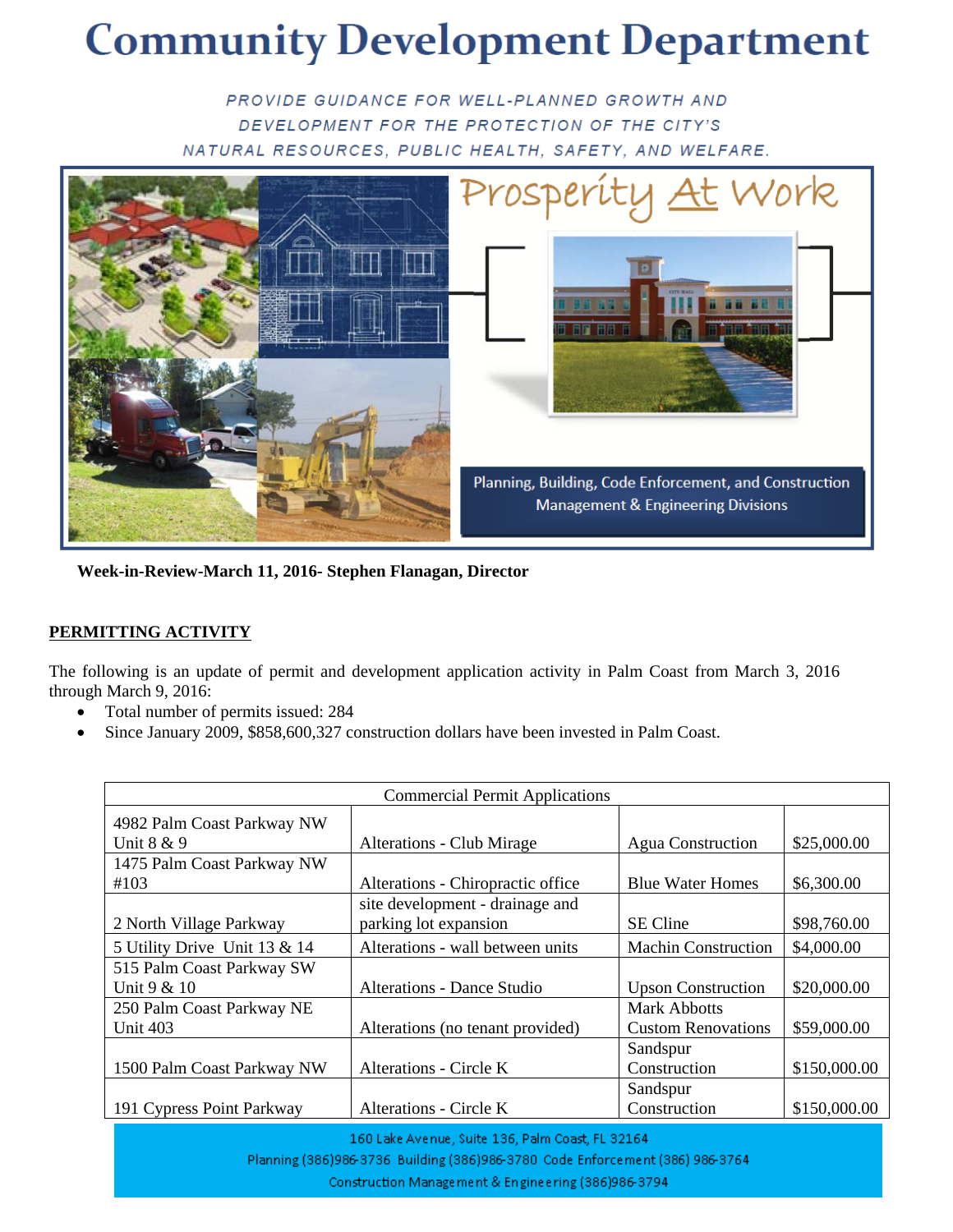|                                           | <b>Commercial Permit Issued</b>                            |                                         |                |  |  |
|-------------------------------------------|------------------------------------------------------------|-----------------------------------------|----------------|--|--|
| 60 Memorial Medical Parkway<br>(Hospital) | 3 Story - 32 bed addition                                  | <b>Batson-Cook</b><br>Company           | \$7,200,000.00 |  |  |
| 250 Palm Coast Parkway NE<br>#604         | <b>Alterations - Crossfit</b>                              | <b>Certified General</b><br>Contractors | \$150,000.00   |  |  |
|                                           |                                                            |                                         |                |  |  |
|                                           | <b>Residential Permits Issued</b>                          |                                         |                |  |  |
| 4 Flaxton Lane                            | Addition                                                   | Doris Morales                           | \$2,000.00     |  |  |
| 30 Prince Michael Lane                    | Addition                                                   | A Certified Screen                      | \$29,000.00    |  |  |
| 111 South Hummingbird Place               | Addition                                                   | A Certified Screen                      | \$8,000.00     |  |  |
| 22 Cheyenne Court                         | Addition                                                   | <b>Waterside Pools</b>                  | \$9,000.00     |  |  |
| 8 Mid Oaks Circle #202                    | Alteration                                                 | <b>Blue Crown</b><br>Construction       | \$1,000.00     |  |  |
|                                           |                                                            | <b>Budgen</b>                           |                |  |  |
| 37 Collingwood Lane                       | Alteration                                                 | Construction<br><b>Cannon Home</b>      | \$7,000.00     |  |  |
| 108 Westlee Lane                          | Alteration                                                 | Services                                | \$3,000.00     |  |  |
| 25 Bird of Paradise Drive                 | Alteration                                                 | <b>Screen Machines</b>                  | \$9,000.00     |  |  |
| 88 Rickenbacker Drive                     | Alteration                                                 | <b>Screen Machines</b>                  | \$14,000.00    |  |  |
| 14 Senseney Path                          | Alteration                                                 | <b>Concept Building</b>                 | \$6,000.00     |  |  |
|                                           |                                                            | <b>Dom Salvatores</b>                   |                |  |  |
|                                           |                                                            | Home                                    |                |  |  |
| 17 Palmwood Drive                         | Alteration                                                 | Improvements                            | \$7,000.00     |  |  |
| 63 Rickebnacker Drive                     | <b>Single Family Residence</b>                             |                                         | \$164,000.00   |  |  |
| 49 Pine Circle Drive                      | <b>Single Family Residence</b>                             | Adams Homes of<br>NW <sub>FL</sub>      | \$287,000.00   |  |  |
| 2 Seaton Valley Path                      | <b>Single Family Residence</b>                             | Adams Homes of<br>NW <sub>FL</sub>      | \$281,000.00   |  |  |
| 38 Brownstone Lane                        | <b>Single Family Residence</b>                             | Adams Homes of<br>NW FL                 | \$281,000.00   |  |  |
| 102 Westchester Lane                      | <b>Single Family Residence</b>                             | Intervest<br>Construction Inc.          | \$364,000.00   |  |  |
| 22 Becker Lane                            | <b>Single Family Residence</b>                             | Kienly McGee                            | \$308,000.00   |  |  |
|                                           |                                                            | Olsen Custom                            |                |  |  |
| 57 North Park Circle                      | <b>Single Family Residence</b>                             | Homes                                   | \$283,000.00   |  |  |
| 31 Pilgrim Drive                          | <b>Single Family Residence</b>                             | <b>Seagate Homes</b>                    | \$271,000.00   |  |  |
| 20 Creekside Drive                        | <b>Single Family Residence</b>                             | <b>Seagate Homes</b>                    | \$271,000.00   |  |  |
| 104 Bud Hollow Drive                      | <b>Single Family Residence</b>                             | <b>Seagate Homes</b>                    | \$286,000.00   |  |  |
| 78 Zaun Trail                             | <b>Single Family Residence</b>                             | <b>Seagate Homes</b>                    | \$291,000.00   |  |  |
| 40 Feling Lane                            | <b>Single Family Residence</b>                             | <b>Seagate Homes</b>                    | \$271,000.00   |  |  |
| 4 Zamia Place                             | <b>Single Family Residence</b>                             | <b>Seagate Homes</b>                    | \$232,000.00   |  |  |
| 116 Park Circle Drive                     | <b>Single Family Residence</b>                             | <b>Seagate Homes</b>                    | \$242,000.00   |  |  |
| 64 Felwood Lane                           | <b>Single Family Residence</b>                             | <b>Seagate Homes</b>                    | \$271,000.00   |  |  |
|                                           |                                                            |                                         |                |  |  |
| Occupancy Permit                          |                                                            |                                         |                |  |  |
| 15 Hargrove Grade Unit 6L                 | <b>Gunnars Distilling Company</b>                          | <b>Bill Kratasas</b>                    |                |  |  |
| 9 Ponderosa Lane                          | <b>Assisted Living Facility - TM</b><br><b>Tender Care</b> | Murna Hanson and Tanya Muir             |                |  |  |
|                                           |                                                            |                                         |                |  |  |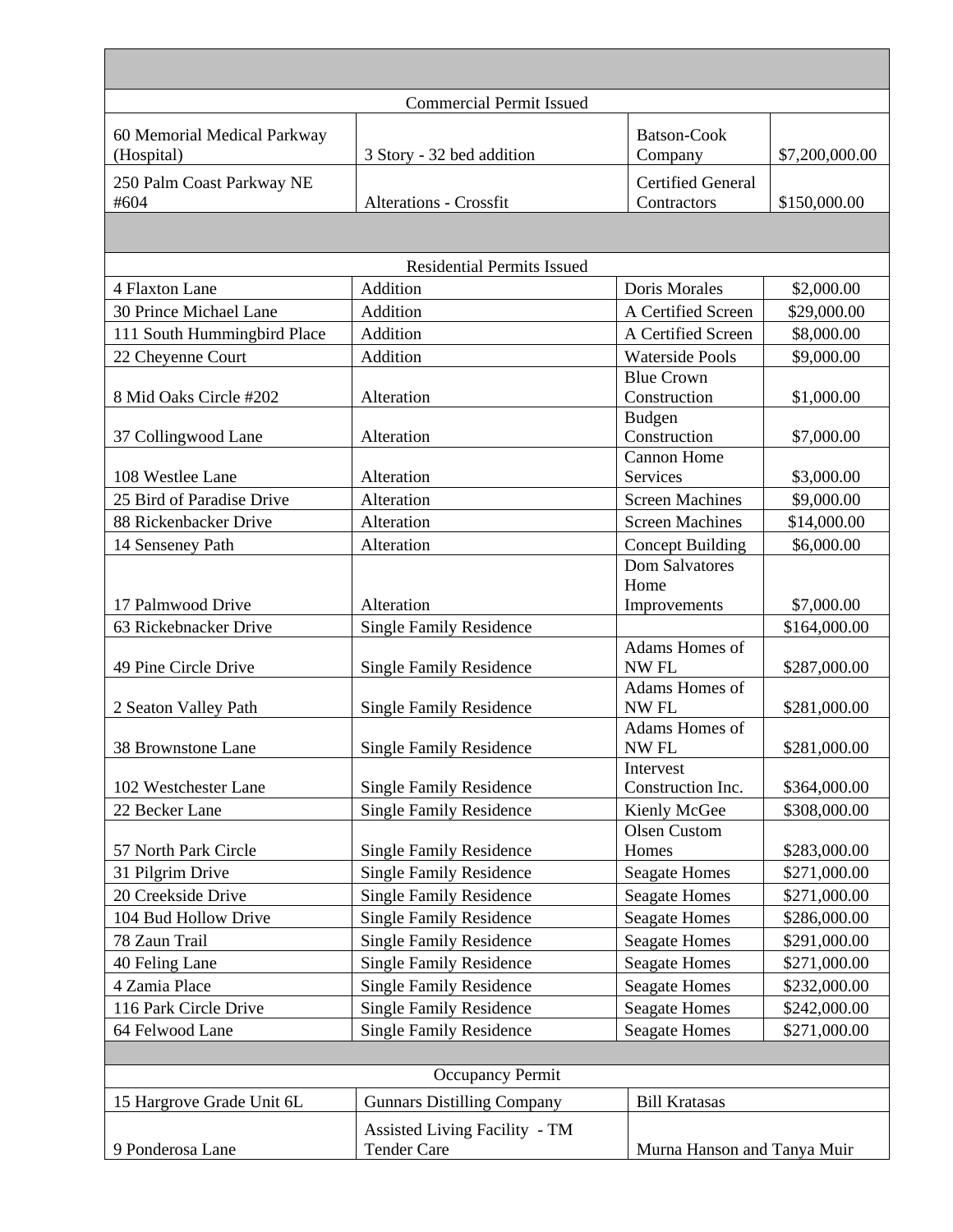| Certificate of Occupancy    |                           |                       |              |  |
|-----------------------------|---------------------------|-----------------------|--------------|--|
| 250 Palm Coast Parkway NE # |                           | Hawkins               |              |  |
| 214                         | <b>Alterations</b>        | Construction          | \$24,000.00  |  |
| 250 Palm Coast Parkway NE   |                           | <b>TWT Restaurant</b> |              |  |
| #205                        | Alterations - Metro Diner | Design                | \$350,000.00 |  |

## **PLANNING**

Protea Senior Living Assisted Living Facility was approved by the PLDRB on January 20, 2016. This development was approved as a Tier 2 Technical Site Plan. The ALF will be an 82 unit 100-bed ALF on an approximately 6 acre portion of an 18.67 acre parcel of land located south of Forest Grove and west of Palm Harbor Boulevard, .4 miles east of North Old Kings Road. The balance of the tract, approximately 12.76 acres, will remain a mixed wetland hardwood area. The wetland area will serve as a natural buffer to the residences to the south. The ALF includes numerous amenities within a well-designed facility and site. .